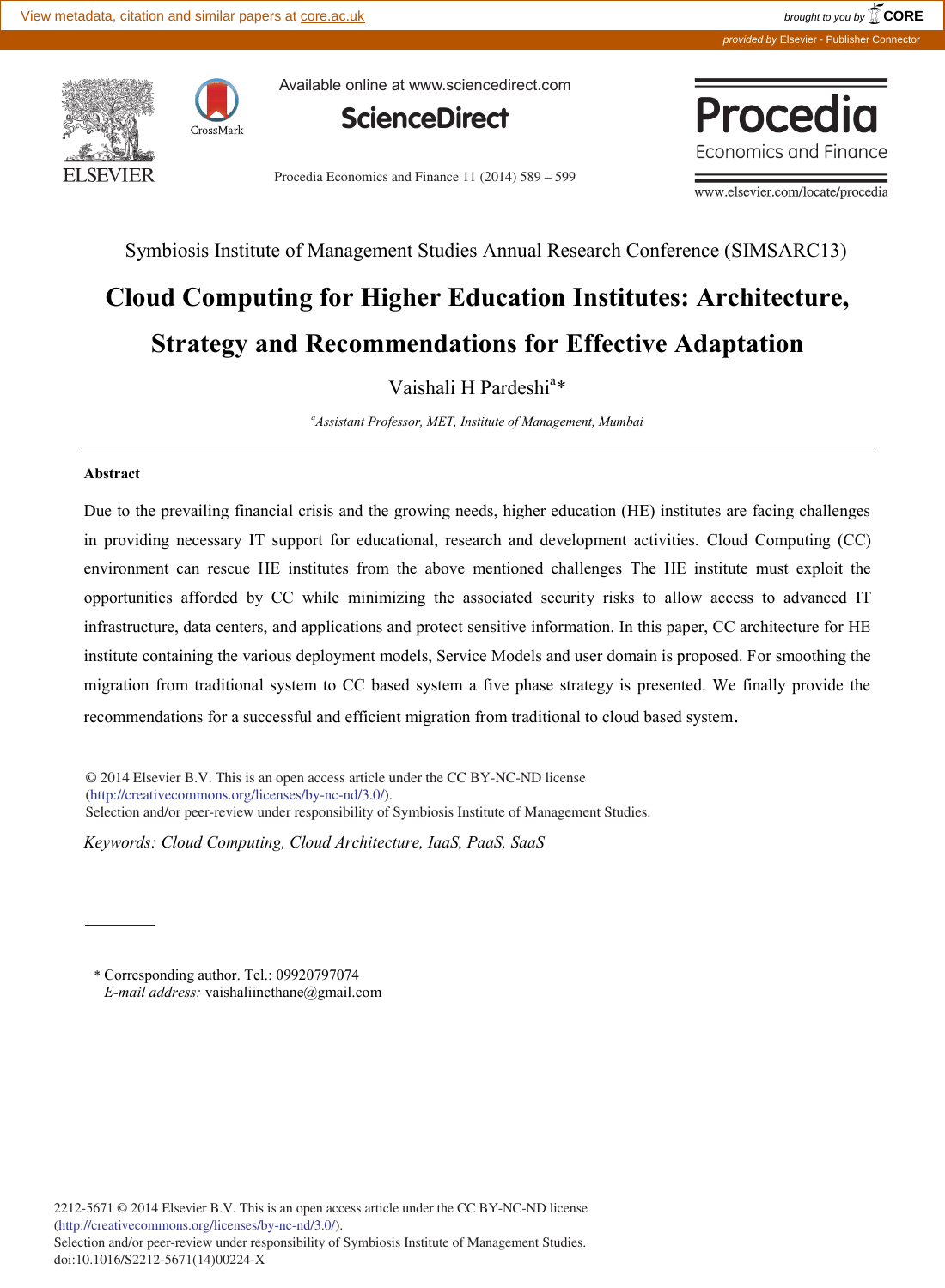## **1. Introduction**

The role of Higher education (HE) for overall development of society is dully acknowledged. The collaboration between universities, government and industry, researchers and students has proven their contribution to the transformation of society and the entire world economy [1]. During the last few years, the universities offering higher education are making transition to research universities [2,3] and these universities use IT infrastructure as foundation for their educational activities and Science research. With the evolution of technology, number of educational services migrates from traditional form to the online form. These educational services, requires an adequate IT infrastructure using the proper technologies, guaranteeing the access of large number of users, fast and secure service access.

The HE landscape around the world is in a constant state of flux and evolution, mainly as a result of significant challenges arising from efforts in adopting new and emerging technologies. It is increasingly acknowledged that using technology effectively in HE is essential for providing high quality education. The adaptation of new technology is very slow mainly due to the cost implication. The transformation requires massive funding and investment, which are difficult to come at the times of deep recession and depleted budget reserves of government and private institutions. The funding offered to HE institutes has sharply decreased in times of economic slowdown, leading to financial crisis in HE institutions. To address their financial shortfall, HE institutes are resorting to a variety of cost-cutting measures, including significant cuts to IT budgets.

In the past few years the concept of "Cloud Computing (CC)" has emerged as a viable and promising solution to the challenges associated with shrinking IT budgets and escalating IT needs. CC is a model for enabling convenient, ondemand network access to a shared pool of configurable computing resources (e.g., networks, servers, storage, applications, and services) that can be rapidly provisioned and released with minimal management effort or service provider interaction. Users can access these resources from any computer with a high speed Internet connection while having no other connection to the hardware that holds the source software [4]. Because computation takes place on a remote server, the user's hardware and software requirements are much lower than they would be otherwise, reducing both cost and maintenance requirements [5]. For this reason, CC holds appeal for HE institutions seeking to reduce IT budgets.

Today's students do not know a world without the Internet. Through programs such as Facebook, Twitter, Gmail, and Flickr, students already are well versed and frequent consumers of cloud-based technologies [6]. Accordingly, they expect to have 24/7 access to digital technologies in their educational environment, including cloud technologies which support social media. In addition, research has demonstrated that cloud-based solutions can be very effective in supporting collaborative and cooperative learning as well as other socially oriented theories of teaching and learning [7]. With the opportunity to facilitate these student needs, coupled with the cost-savings,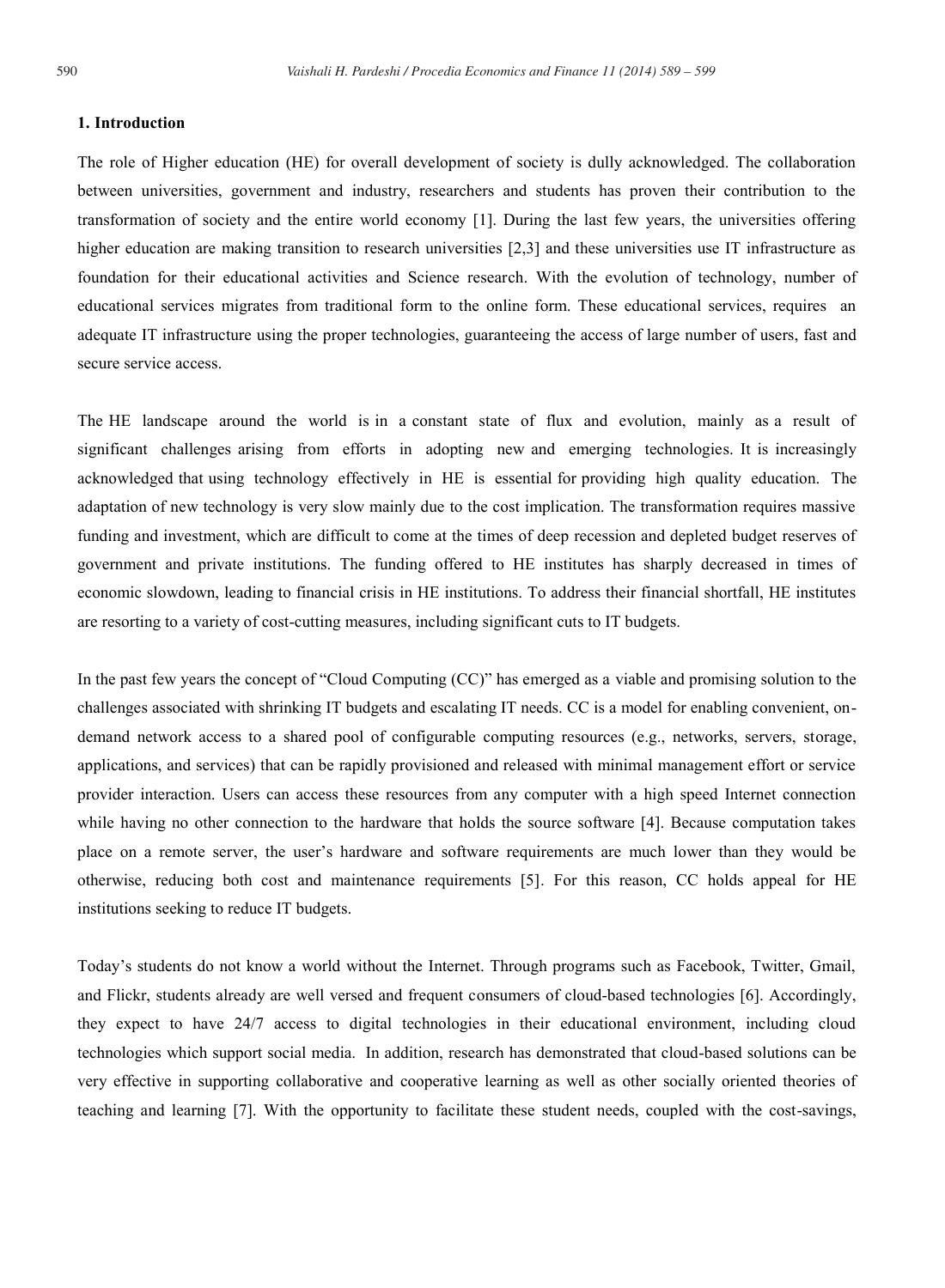educational institute administrators are asking IT leaders to provide the necessary training, support and resources to implement and support these cloud-based strategies. Acknowledging the need and potential leading IT providers are coming up with cloud based software for HE institutes. The cloud-computing market is projected to grow from \$40.7B in 2011 to \$240B in 2020 [8]. The trend in HE sector is clearly shifting towards cloud services adoption. According to a 2011 study by CDW, only 5% percent of U.S. college and university respondents were not considering a cloud migration. About 29% had developed a written strategic plan for the adoption of cloud computing, with 28 percent in the midst of implementation [9]. The Higher Education Funding Council for England has developed a new program that would invest up to £10 million in cloud computing and shared IT infrastructure for universities and colleges.

### **2. Benefits and Characteristics of Cloud Computing**

The HE institution must weigh the pros and cons of trying new technologies, especially those having limited budgets. The benefits of cloud computing solutions over traditional technologies are:

- x **Mobility:** Nowadays students extensively use mobile devices to access data. Students want to refer textbooks, syllabi and even do their homework online via their Smartphone, laptop or tablet. Cloud-based classroom applications are the best way to facilitate this exchange between student and faculty.
- x **New Services**: Many colleges and universities today are starting to offer virtual classrooms via online learning and video conferencing. Cloud servers allow institutions to offer these innovative teaching methods that can be accessed by students from anywhere via tablets, computers or mobile devices.
- **Storage:** Scalable cloud storage offers colleges and universities the ability to quickly expand storage capabilities. HE institutions have huge data to contend with, including everything from student and faculty information to course material. This data can quickly overwhelm traditional on-site storage options. Additionally, if a natural disaster happens or if a server fails, colleges and universities can quickly lose data that may never be retrievable again. Cloud storage also offers business continuity and disaster recovery.
- **Efficiency:** Institutions of higher learning are looking for new ways to make their organizations more efficient. A *recent survey by Faronics*in their "State of the Cloud" report indicated that nearly 55% of institutions want increased efficiency and believe that cloud computing is the best way to make this happen[11].

There can be numerous definitions available on cloud computing. A comprehensive definition is given by National Institute of Standards and Technology states that "Cloud computing is a model for enabling ubiquitous, convenient, on-demand network access to a shared pool of configurable computing resources (e.g., networks, servers, storage, applications, and services) that can be rapidly provisioned and released with minimal management effort or service provider interaction" [12]. From the definition we can say that cloud computing has following characteristics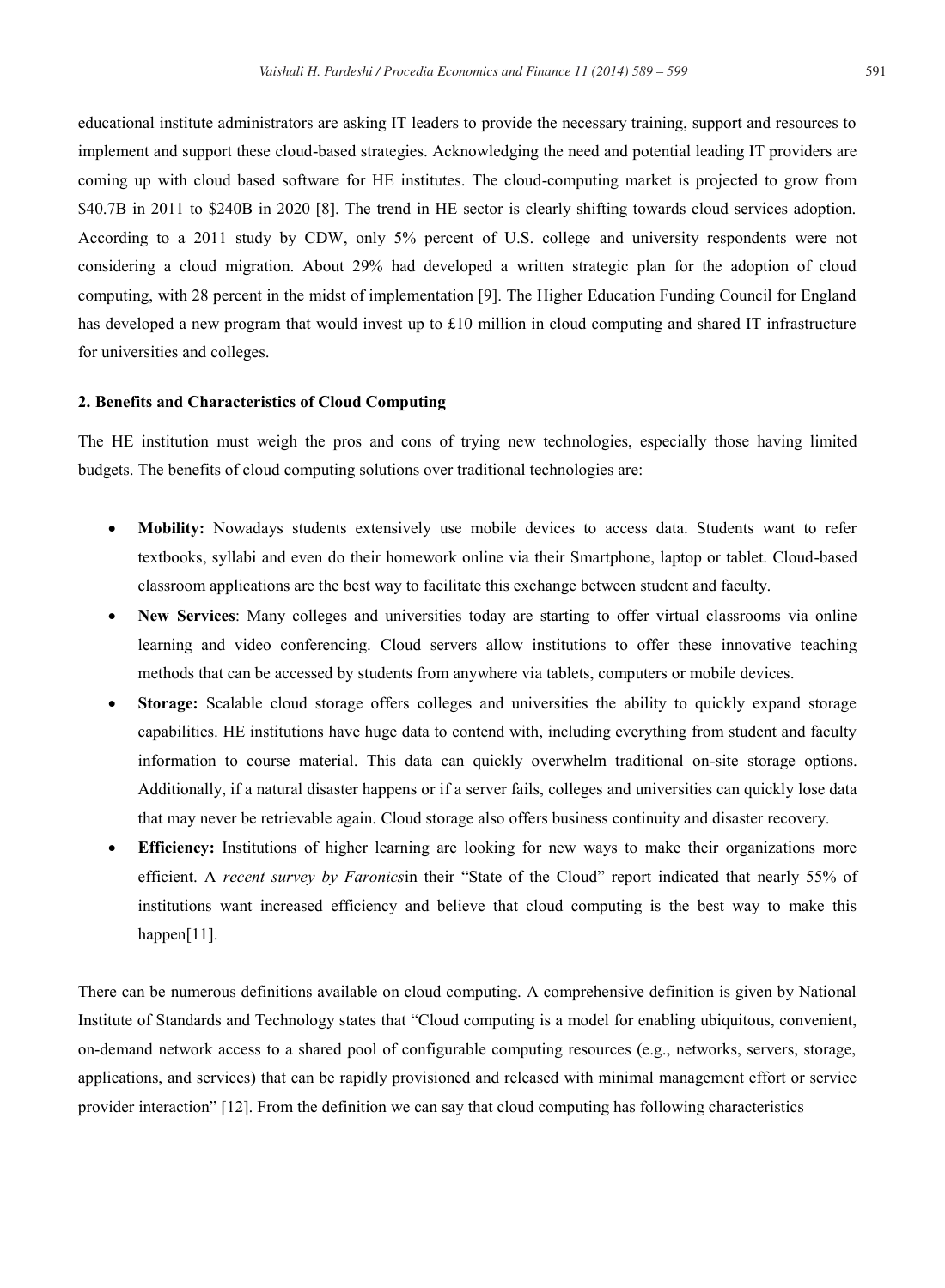- On-demand self-service.
- Broad network access.
- Resource pooling.
- Rapid elasticity.

#### **3. Objectives of the Research**

- a) To propose the architecture for cloud in HE institute including various service and deployment models.
- b) To propose strategy for effective implementation cloud environment in HE institute

c) To provide recommendations to HE institute for successfuland efficient migration of its traditional system to cloud based system.

#### **4. Cloud Architecture for HE Institutes**

For successfully migrating from the traditional system in the HE institute towards cloud-based architecture requires adequate thinking, well-defined strategy and properly framed architecture. This will help HE institute to overcome the challenges associated with cloud environment such as data privacy and protection issues, risk and non performance issues, organizational support and acceptance, network related issues, contractual and jurisdictional issues, etc. The cloud architecture for the HE institute will encompass three cloud service models, and four cloud deployment models. These models will be oriented towards satisfying the five essential characteristics that a typical cloud environment should possess.

## **5. Cloud Service Models**

Service models describe what kind of services can be obtained from the cloud. Cloud service delivery is divided among three typical models and various derivative combinations. The three fundamental classifications shown in figure 1 are often referred to as the "SPI Model," where 'SPI' refers to Software, Platform or Infrastructure (as a Service), respectively. Depending on the model selected, the cloud provider delivers differentiated services. These services are generally classified according to the level of the IT architecture they reside on. The cloud provider determines how the service is offered within the agreed upon service level agreements (SLA), and how the services on underlying layers may be accessed. The following layers are differentiated [13]:

**Applications:** The applications used by a customer based on the agreement.

**Runtime:** The environment in which the particular application is running, including the runtime library of the application's requisite functions.

**Middleware:** The switching software and/or middleware serve as a communication with other applications,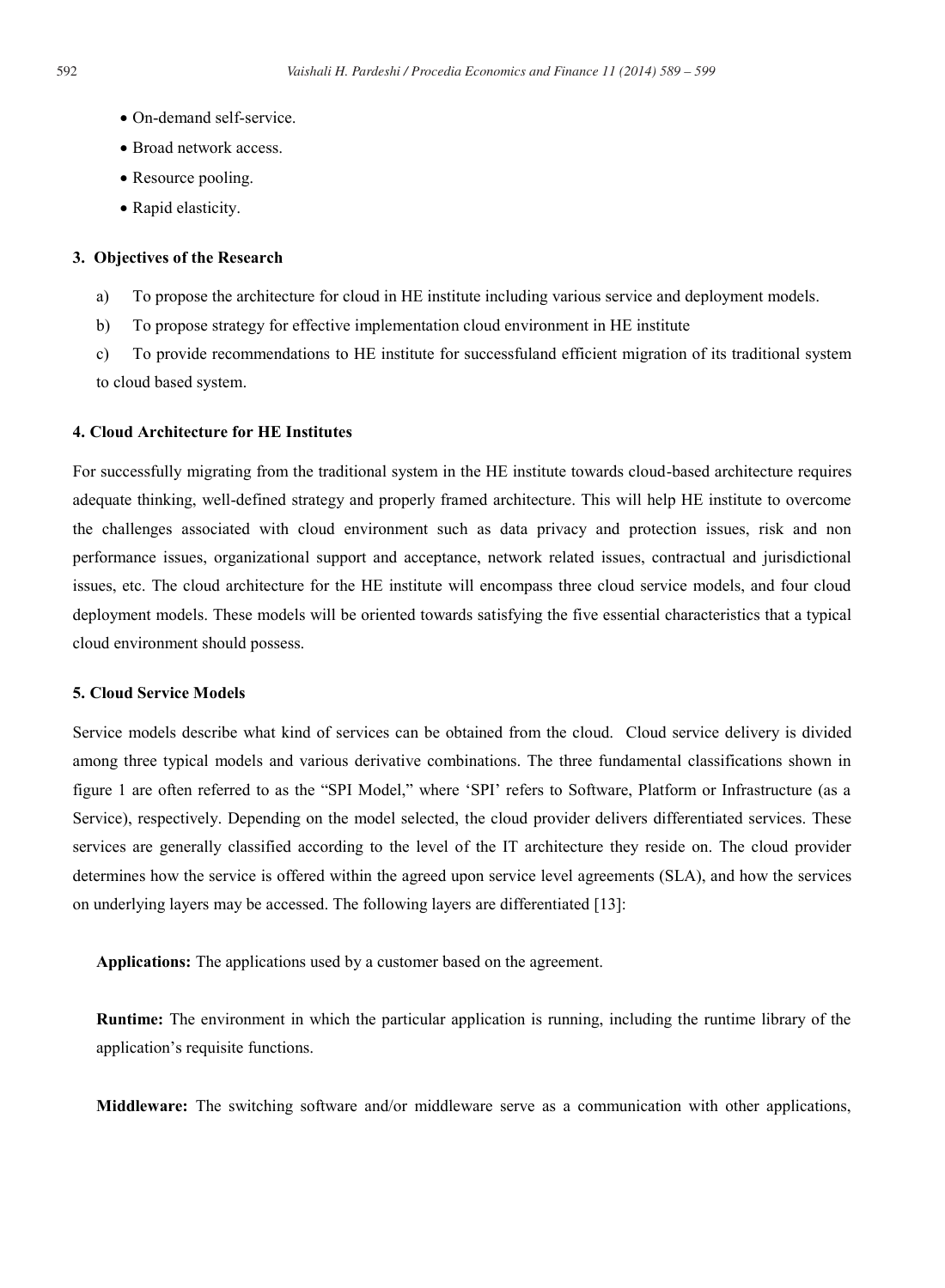databases and the operating system.

**Operating System:** The operating system (OS) provides and manages the system resources of the underneath hardware to the user.

**Hardware:** The hardware consists of the physical units, such as servers, CPU, storage, and the network. It may contain a virtualization layer that provides the virtualized infrastructure resources to the OS.



**Figure 1: Service models for Cloud. Blue indicates as level owned and operated by the organization, and red indicates levels run and operated by the service provider.**

- a) **Infrastructure as a Service (IaaS):** It can be used to satisfy the infrastructure needs of the students, faculties or researcher globally or locally with some specific hardware configuration for a specific task. It provides a remote virtual hosting server for file storage, as it enables a user to save all of their file types in a virtual host and retrieve them from anywhere with an internet connection. Examples of IaaS are Google Compute Engine, Google Cloud Storage and Google Big Query.
- b) **Platform as a Service (PaaS):** certain providers are opening up application platforms to permit customers to build their own application without the cost and complexity of buying and managing the underlying hardware and software layers. PaaS provides the entire infrastructure needed to run applications over the Internet, PaaS is based on a metering or subscription model so users only pay for what they use. Examples of PaaS are Google App Engine, Force.com and Heroku.
- c) **Software as a Service (SaaS):** the application service provider is hosting the application which runs and interacts through web browser, hosted desktop or remote client. It eliminates the need to install and run the application on customer own computer and simplifying maintenance and support. Organizations that operate on SaaS are not burdened with the time-consuming and costly task of managing software updates, security patches and a host of other administrative duties for on-premise software solutions. SaaS ensures that these tasks are managed quickly, efficiently and affordably on the back-end.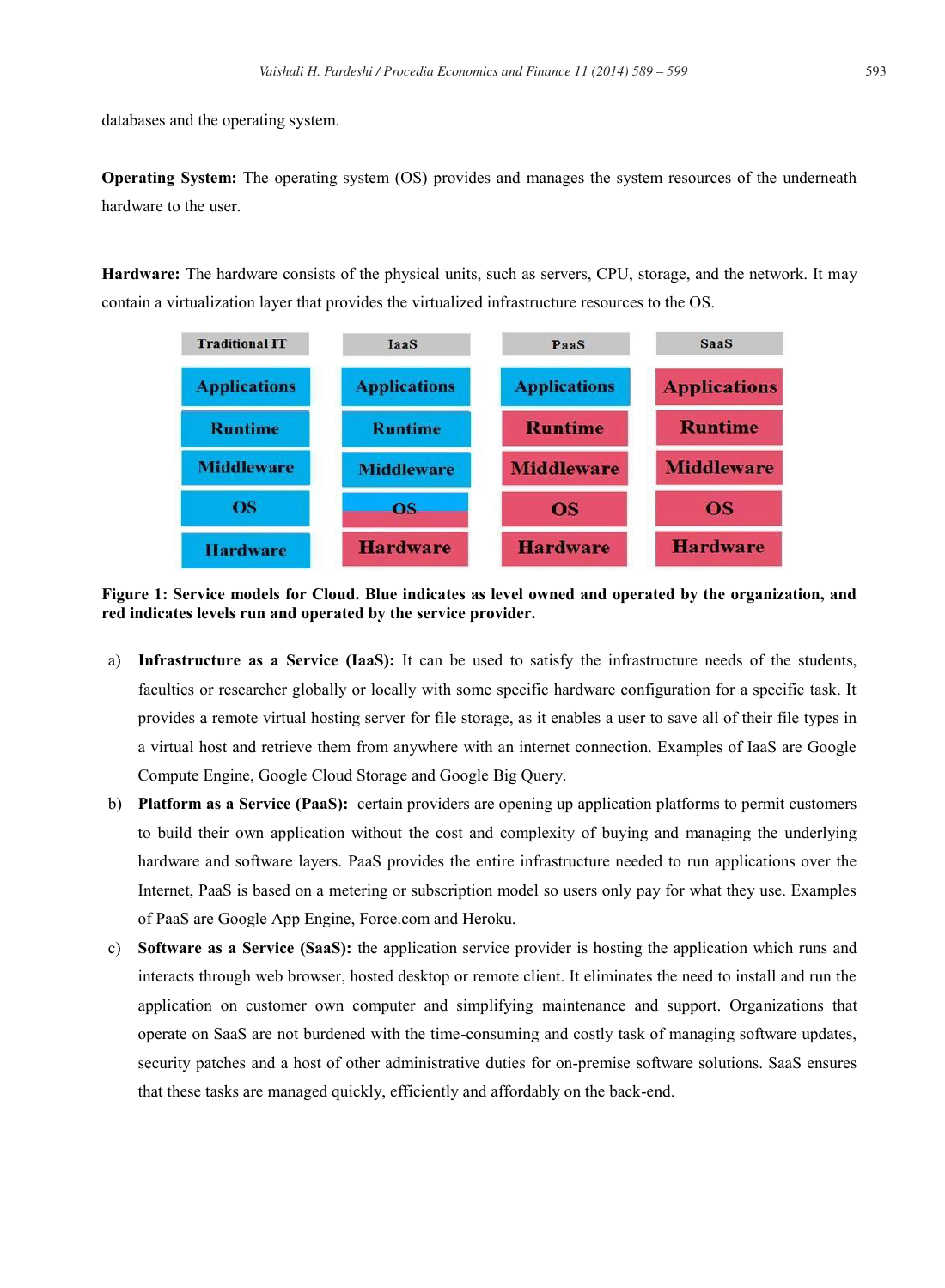#### **6. Cloud Deployment Models**

Regardless of the service model utilized (SaaS, PaaS, or IaaS) there are four deployment models for cloud services, with derivative variations that address specific requirements:

- a) **Private cloud**: The cloud infrastructure is provisioned for exclusive use by a single organization comprising multiple consumers. It may be owned, managed, and operated by the organization, a third party, or some combination of them, and it may exist on or off premises.
- b) **Community cloud**: The cloud infrastructure is provisioned for exclusive use by a specific community of consumers from organizations that have shared concerns (e.g., mission, security requirements, policy, and compliance considerations). It may be owned, managed, and operated by one or more of the organizations in the community, a third party, or some combination of them, and it may exist on or off premises.
- c) *Public cloud:* The cloud infrastructure is provisioned foropen use by the general public. It may be owned, managed, and operated by a business, academic, or government organization, or some combination of them. It exists on the premises of the cloud provider.
- d) *Hybrid cloud*: The cloud infrastructure is a composition oftwo or more distinct cloud infrastructures (private, community, or public) that remain unique entities, but are bound together by standardized or proprietary technology that enables data and application portability (e.g., cloud bursting for load balancing between clouds)"[14].

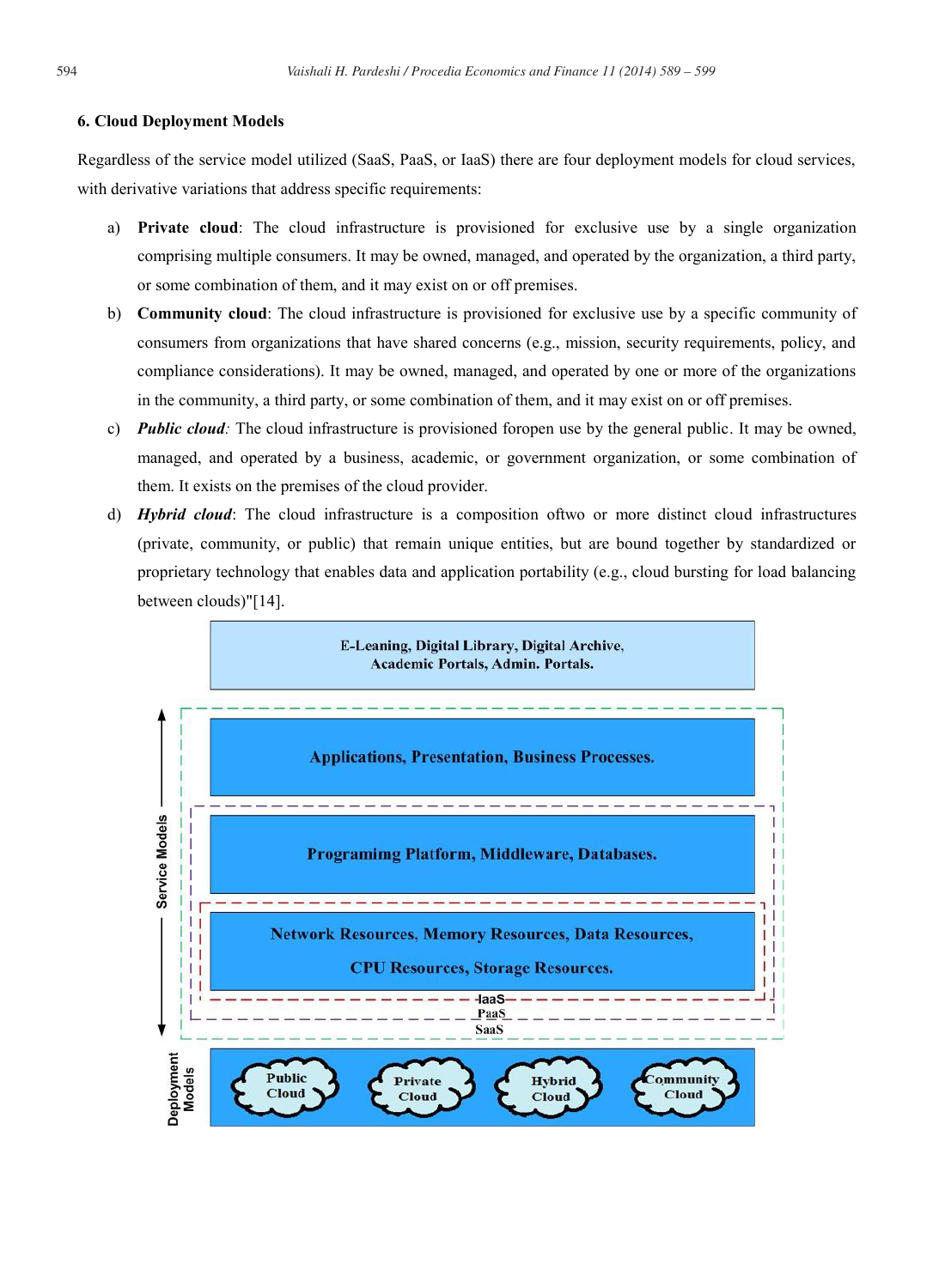#### **Figure 2: Architecture of Cloud environment for HE institutes.**

In addition, it is possible to have derivative cloud deployment models emerging due to the maturation of market offerings and customer demand. For example, virtual private clouds —utilizes public cloud infrastructure in a private or semi-private manner and interconnects these resources to the internal resources of a consumers' data centre, usually via virtual private network (VPN) connectivity [15. The cloud system architecture design has clear implications on the future flexibility, security, and mobility of the resultant solution, as well as its collaborative capabilities. As a rule of thumb, parameterized solutions are less effective than de-perimeterized solutions in each of the four areas [15]. Outmost consideration should also be given while choosing between proprietary and open solutions.

#### **7. Proposed Architecture for HE institutes:**

We propose cloud based IT architecture for a HE as shown in figure 2. The IaaS is the foundation of all cloud services, with PaaS build upon IaaS, and followed by SaaS build upon PaaS as shown in the architectural diagram. A clear understanding of the relationships and dependencies between various CC models is important for understanding security risks. The capabilities and security risk are inherited from layer to layer. IaaS contains the infrastructure resource and the hardware platforms. IaaS provides the physical and logical connectivity between the hardware resources. IaaS contains a set of APIs which allow management and other forms of interaction with the infrastructure by consumers [15]. PaaS provides additional layer containing programming environment, middleware capabilities, database, messaging, and queuing. This allowscloud users/developers to build their applications on the cloud platform. The SaaS is build upon the underlying IaaS and PaaS stacks. SaaS provides the application level capabilities to users. It includes functions for presentation, application, and provides management capabilities. It should noted that there are significant trade-offs to each model in terms of integrated features, complexity vs. openness (extensibility), and security [15].

## **a) Strategy for Implementing Cloud environment in education**

Moving towards the cloud needs a well defined strategy. It is important that it is aligned with the organization strategy. We propose a strategy as shown in figure 3 for successful cloud implementation involving five phases:

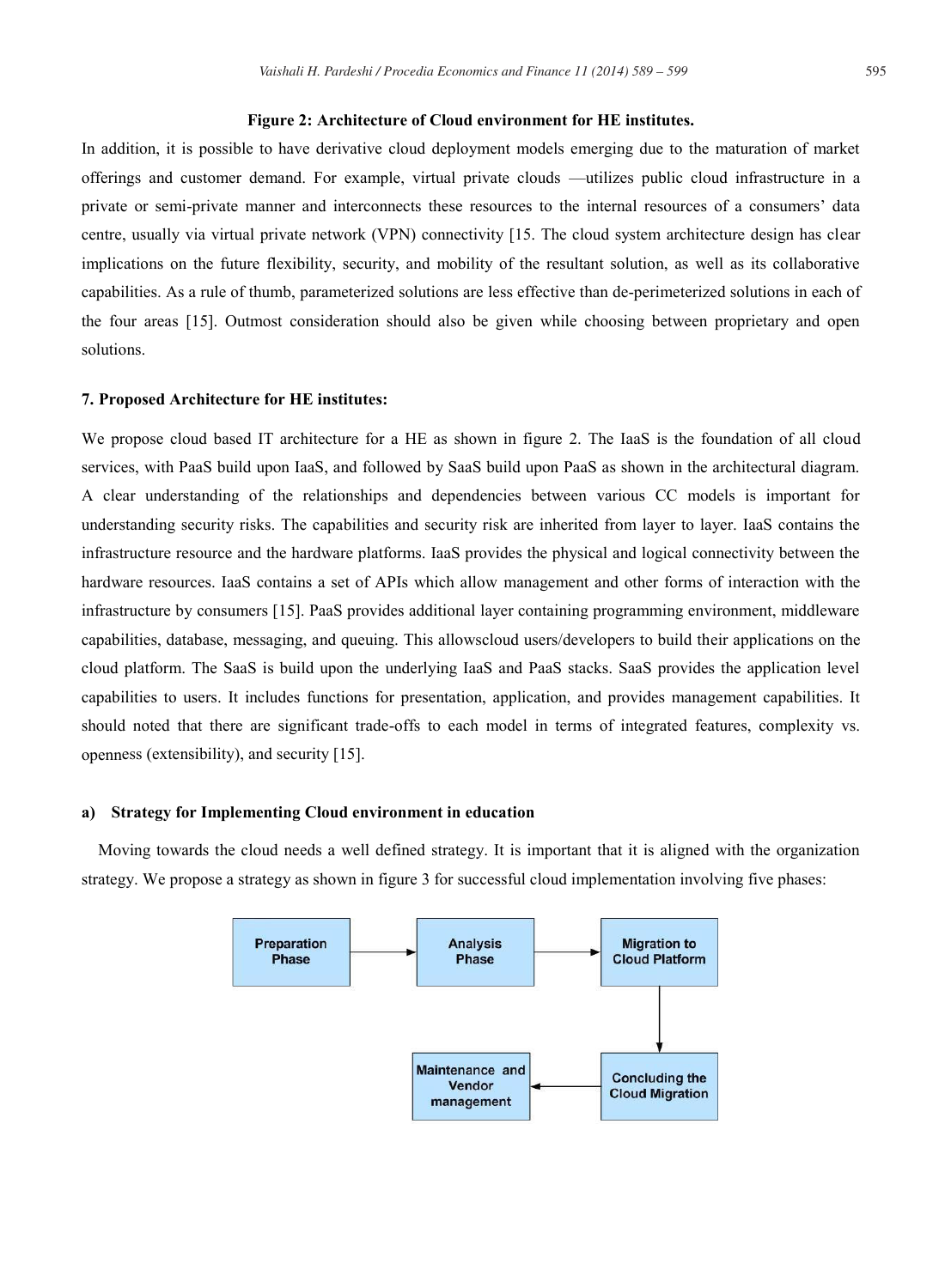## **Figure 3: Five Phase Strategy for Transforming Higher Education through Cloud Computing.**

## **Phase 1: Preparation Phase can be implemented in five steps.**

Step 1:- Understanding the Cloud*.* 

This step consists of developing the knowledge by participating in seminaries, conferences, discussions with the consultants, experts and Vendors.Success depends on the support by the institutes in terms of allocation of budgets for the research. It is also necessary to understand the functioning of cloud its benefits, the risks, and best practices.

## Step 2:- Understanding the User Requirements.

As with all the software it is necessary to understand the user requirement here also. In this case one needs to understand the needs of the research faculty, staff, students, administrative department, the exam department and the network department within the institute.

## Step 3:- Understanding the Project Feasibility.

It is necessary to understand the economic and technical feasibility of the new approach, thoroughly before going further for deployment.

Step 4:- Analyzing SWOT.

Step 5:- Analyzing the return on investment.

# **Phase 2:- Analysis Phase**

Step 1:- Analysis of users, software and hardware requirements.

This phase may start from the categories of users who interact with the existing system and their requirements. The analysis of hardware and software from the perspective of cloud is done here.

Step 2:- Understanding the recent structure from IT perspective.

Here evaluation of the structure is done from point of view of IT requirements and usage. The services that needs migration and the services that needs to kept with the institute are decided.

Step 3: Setting up Benchmarks.

In this step benchmarks for security, legal compliance issues are set. The benchmarks are set up by comparing the internal practices of the organization as compared to the industry standards.

Step 4: Preparation for Roll out and adoption plan.

In this step before going for complete adoption of the cloud services, one has to decide whether to prototype the cloud services or whether to go for pilot projects.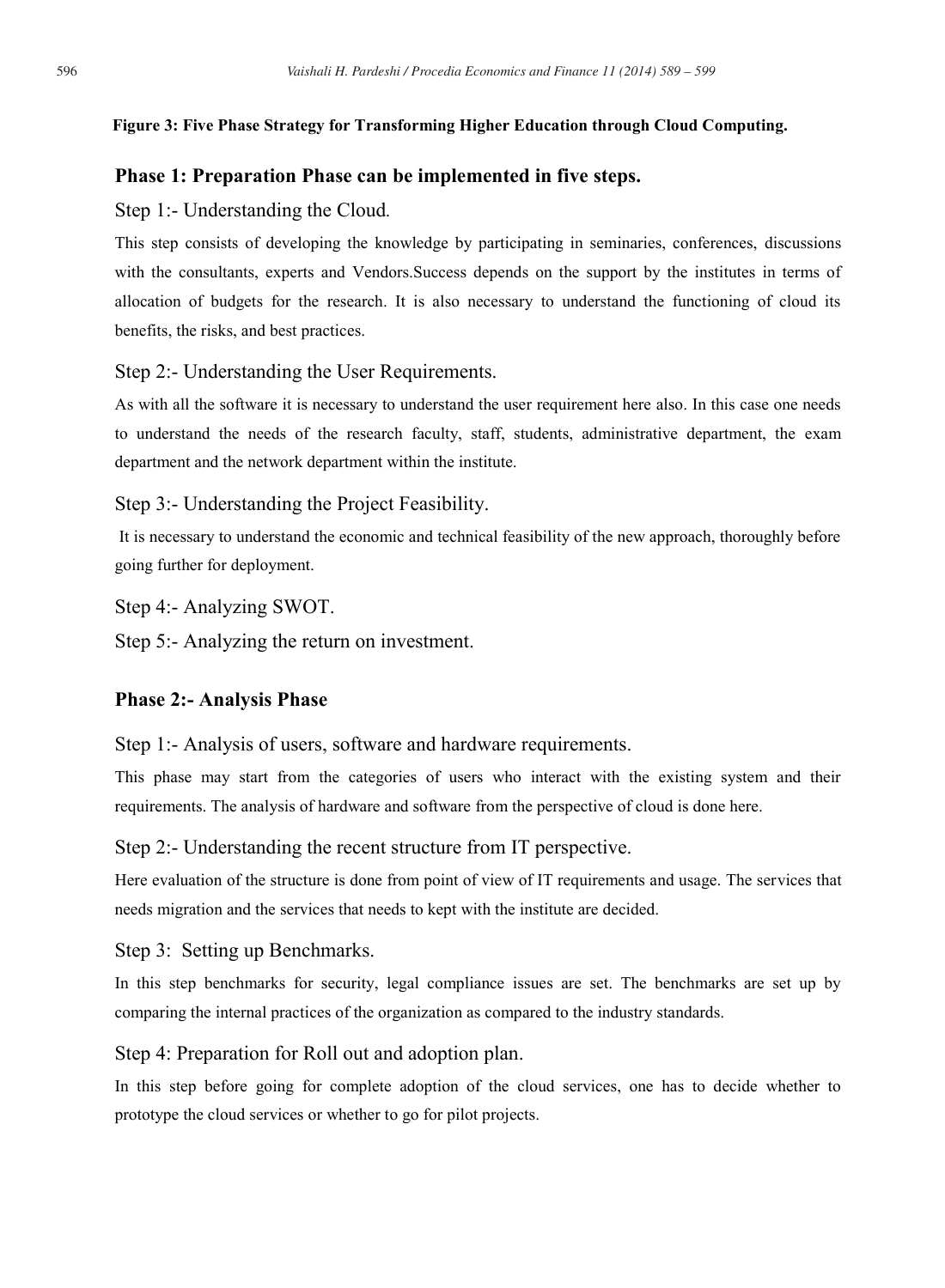# **Phase 3:- Migrating to the selected Cloud Platform**

# Step 1:- Selecting the Vendor based on set benchmarks.

The outsourcing strategies are decided and the benchmarks are developed in the second phase are used to evaluate the vendor ability to provide service. Special care has to be taken to ensure that there will be no affect the organization service delivery.

# Step 2:- Integration of the new systems with the existing system.

In this step systems application integration is done to ensure that the candidate applications will be able to function with the internal applications that are not migrated to the cloud.

# Step 3:- Contract development and signing of the contact.

The final step is contract development and signing that vendor that meets the user requirements for using cloud service. The transition to the cloud may be achieved gradually starting from testing a pilot project in cloud and the finalizing the application chosen for the cloud.

# **Phase 4:- Concluding the Cloud Migration**

This phase can be implemented in six steps:

Step1: Discard or enhance the project to meet the user requirement.

Step2:- Put the Roll Out into practice.

Step 3:- Migrate the data and applications to cloud.

Step 4: -Support and provide adequate training to all users for successful migration.

Step5:- Monitor and control the project to ensure successful migration. Finally implement the operational cloud.

**Phase 5: Contact Management, Vendor management, Ongoing maintenance and user support:** Contact and vendor management should be planned and responsibilities should be assigned.

## **8. Recommendations for smoothening the transition of cloud computing**

- Understand that adopting cloud services is just like adopting some form of outsourcing. The HE institution needs a properly framed outsourcing strategy to find the optimal balance between "do it yourself" and "hired hand" to truly leverage the cloud.
- Appoint an active vendor for cloud management. Make sure that the vendor has adequate staff that possesses legal and contracting skills to control your risk.
- x Strengthen your integration skills. Develop a center of excellence for integration to ensure a flexible infrastructure.
- Identify the type of cloud computing that suits best for campus needs. Private clouds can be operated the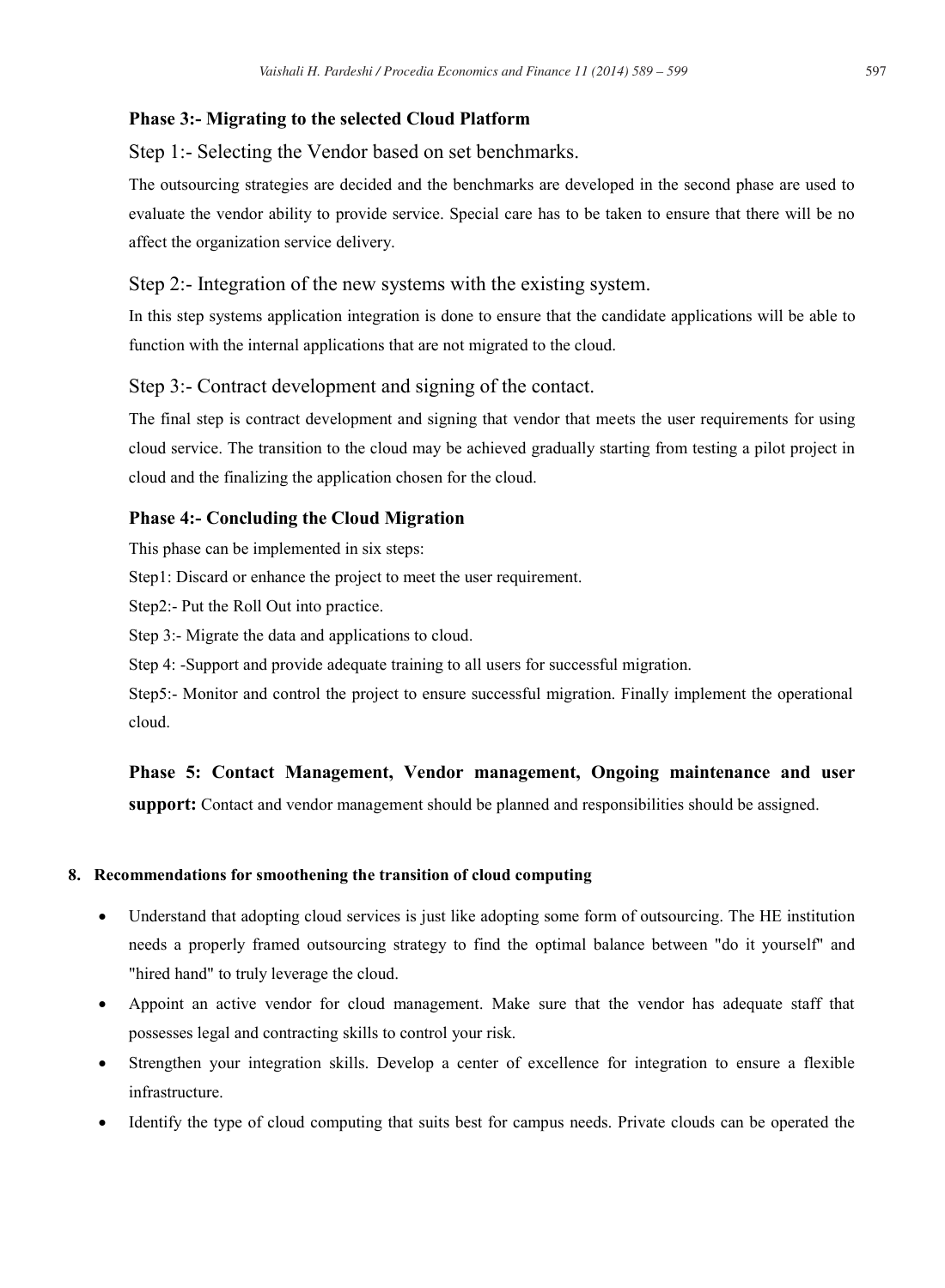institution itself or by a third party, and hosted on campus or off-site. Community clouds have wider reach as it can be shared by several organizations. Public clouds are owned by a third party cloud providers and made available to the institute.

- Identify the opportunities and benefits associated with the migrating from traditional existing computing arrangements to cloud services. For example, migrating reduces server, licensing costs, and infrastructures requirements, while giving campus users the flexibility to access their applications and data from anywhere.
- Ascertain your IT infrastructure complements with that required for cloud-based services.
- Evaluate the costs, benefits, and risks of migrating to the cloud. For example, determine critical and sensitive data cannot be stored on a public cloud for legal or security reasons.
- Determine if institute possess the IT skills needed to manage a private cloud, or if it makes more sense to outsource.
- Prepare the institute network for cloud computing. The network has a critical role in making the cloud secure and delivers the expected performance.

#### **9. Conclusion**

Cloud computing is an emerging technology paradigm that promises to provide solution to the current financial crisis faced by HE institutes. The migration from traditional system towards CC would enable the HE institutions to cope with rapidly changing software and hardware needs at lower cost. It would help to standardize and update the educational content, and help enhanced collaboration between HE institutes. The HE institutes expect to cut 20% of their IT budget by moving most of its applications to the cloud. This presents a major shift in approach and provides a major opportunity to increase organizational efficiency, improve agility, and stimulate innovation. However, to support a smooth transition and optimal outcomes, HE institutes must first develop a comprehensive cloudcomputing strategy that addresses the challenges unique to each institution. HE institutes are at the beginning of a transition period during which they face many challenges with respect to cloud adoption. In this paper, we have presented a five phase strategy for implementing cloud computing in higher education. We have also proposed a CC architecture for HE institute containing the various deployment models, Service Models and user domain. The correlation and dependencies between these models is elaborated. Finally, we provide a comprehensive list of recommendations for a successful and efficient migration from traditional to cloud based system for a HE institute.

#### **Acknowledgement**:

The Author would like to thank the management of MET, Institute of Management, Bandra, Mumbai, for their support in carrying out the research work.

#### **References**